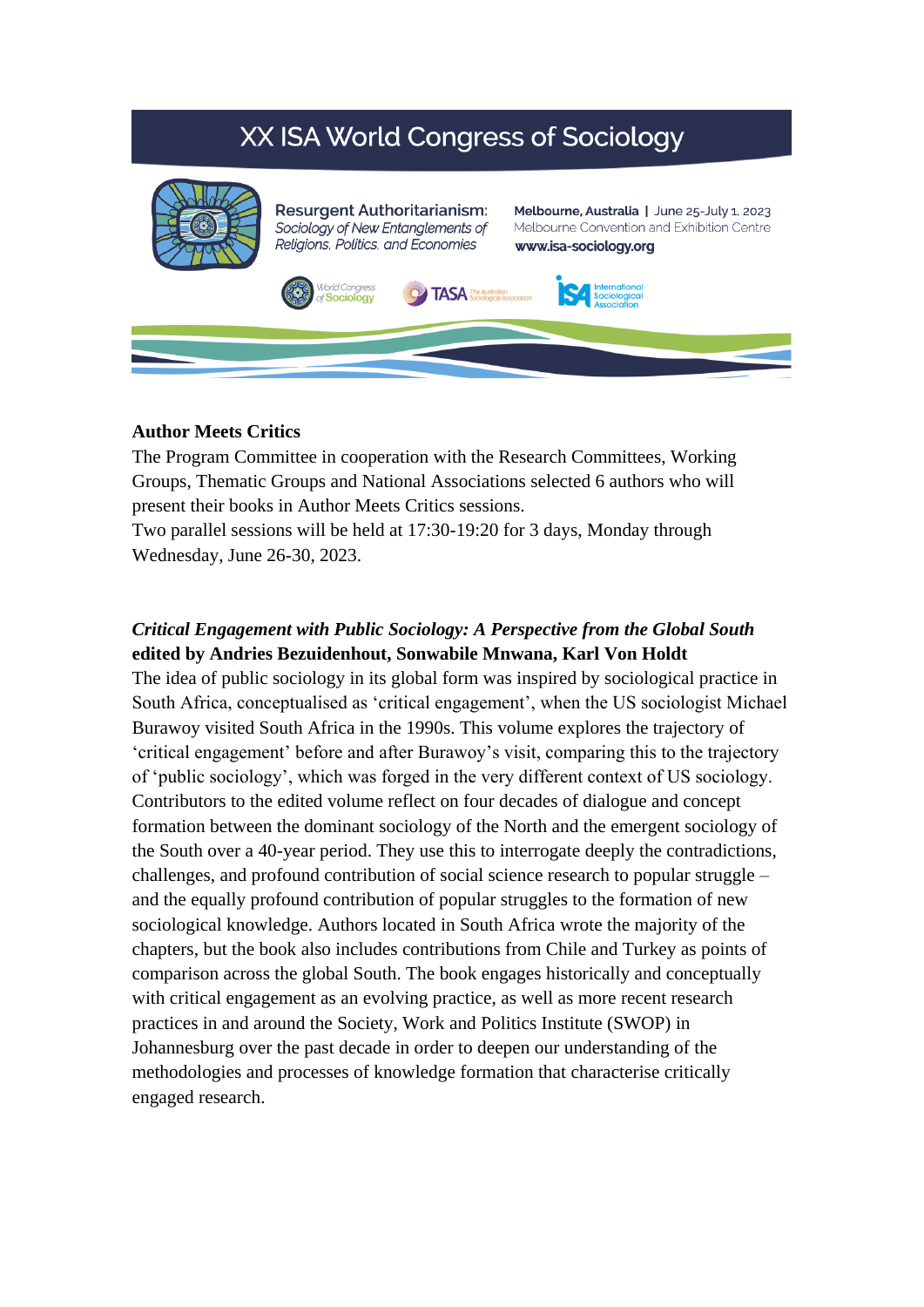# *The Gift Paradigm: A Short Introduction to the Anti-Utilitarian Movement in the Social Sciences* **by Alain Caillé**

The book attempts to show in a very few words the full scope of the gift paradigm, a way of looking at and analyzing social relations according to the place that gift occupies in them. This gift paradigm has been elaborated for forty years by the Revue du MAUSS. Its name, MAUSS, has a double meaning. As an anti-utilitarian movement in social science, it is a way of criticizing economist approaches to society. It is also a tribute to Marcel Mauss, nephew and intellectual heir of Emile Durkheim, and himself the author in 1925 of the Essay on the Gift, which is considered by La Revue du MAUSS to be the most important book in the history of the social sciences, and perhaps the most important for moral and political philosophy.

Among many results of this approach, the discovery that primary sociality is still governed today by what Mauss named the triple obligation to give, receive and return. And a tetralogical theory of action which helps to overcome both RAT and variegated holisms. From the paradigm of the gift it is also possible to build a political philosophy likely to overcome neoliberalism. This political philosophy has a name: convivialism.

# *Aesthetico-Cultural Cosmopolitanism and French Youth: The Taste of the World* **by Vincenzo Cicchelli and Sylvie Octobre**

The globalization of cultural industries and the growing circulation of cultural products, facilitated by the rise of digital technologies and social networks, are major factors contributing to the internationalization of youth cultural repertoires and consumption patterns. The circulation of cultural contents and global icons favors the shaping and reshaping of the imaginaries of the world. Nowadays, the first point of contact that young individuals have with a foreign culture most frequently occurs through TV shows, movies or music, the internet, and social media. The concept of the cosmopolitan amateur can thus be harnessed to describe both the connections produced by knowledge and the feelings expressed through taste preferences that help young people to situate themselves within the global cultural mosaic and become more aware of their scales of belonging.

Aesthetico-cultural cosmopolitan amateurism differs from previous forms of amateurism, insofar as it puts forward the resources provided by cultural contents to connect oneself to the world rather than the intrinsic qualities of the artworks. Hence, it implies a specific yet fleeting form of engagement in cultural contexts that are not exclusively national, and which are not strictly defined by national education systems. The cosmopolitan amateur thus appears as a central figure in youth cultural consumption in a global world. This presentation highlights the ways in which cosmopolitan amateurs engage with the cultural good and global icons and produce imaginaries of the world and is based on research conducted in France among young people aged 18 to 29 (Cicchelli and Octobre, 2018).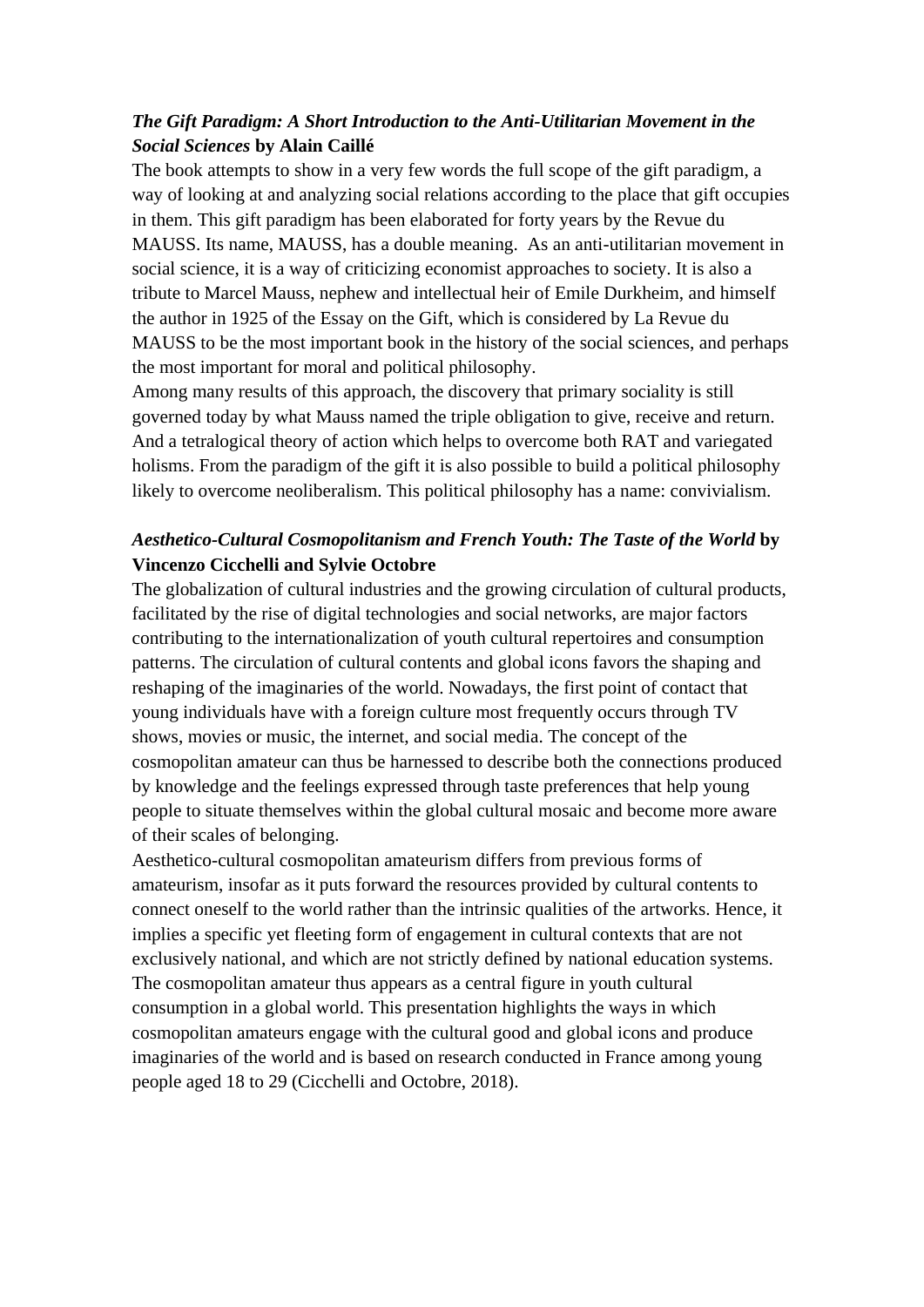## *After the Arab Uprisings: Progress and Stagnation in the Middle East and North Africa* **by Shamiran Mako and Valentine M. Moghadam**

*After the Arab Uprisings* tackles key questions at the heart of socioeconomics scholarship: Why were only some Arab mass social protests of 2011 accompanied by relatively quick and nonviolent outcomes in the direction of regime change, democracy, and social transformation? Why was a democratic transition limited to Tunisia? Why did region-wide democratization not occur?

The book deals with the seven countries that were most affected by the Arab uprisings – Tunisia, Egypt, Morocco, Bahrain, Libya, Syria, Yemen – and offers an explanatory framework of four variables to discuss the very divergent outcomes, from the procedural democratic bargains and transition in Tunisia to the internationalized civil conflicts in Libya, Syria, and Yemen. Mako and Moghadam examine the state and political institutions, civil society, women's status and movements, and the nature of international influences. Their framework of these momentous events takes into account domestic and geopolitical factors and forces, and they show how the four explanatory variables interacted to account for both causes and outcomes and extend the analysis to the present day.

In examining the travails of Tunisia's democratic transition, Mako and Moghadam compare "third-wave" and "fourth-wave" democracy waves, arguing that in addition to a modern and vigilant civil society and strong feminine presence in both civil society and political society, a sustained democratization requires a supportive global environment. Broadening spatial and temporal scales, the analysis of the Arab uprisings and their aftermath pays attention to factors largely neglected in previous accounts. The book identifies governments, political parties, feminist organizations and international organizations as key actors and agents influencing the direction and outcome of each country's uprising. This theoretically and empirically rich account provides a holistic and cross-disciplinary approach to understanding social movements, democratization, and contentious politics.

#### *Diaspora as Translation and Decolonisation* **by Ipek Demir**

Diaspora is too often understood and examined as emerging out of ethno-political struggles within nation-states and told from a perspective of push factors. Diaspora research has become too tightly hemmed into the history, sources, and understandings of the nation-state. It is often examined as a case study without necessarily informing how the case study expands or challenges existing conceptualisations of diaspora, or without reference to wider social, political, and global debates and orders of our times. This has brought limitations to diaspora research as it has severed the links between empire and diaspora on the one hand, and the transnational dimensions of diaspora on the other. Consequently, the spatial and temporal dimensions of diaspora research are curtailed and the potential of diaspora as an analytical tool is not always realised. Approaches which focus on hybridity have brought their own limitations, as they tend to focus on the 'tyranny of in-betweenness' rather than, for example, how diasporas intervene and challenge coloniality in the new home. The book aims to contribute to diaspora theorising by conceptualising diaspora as translation and decolonisation. It